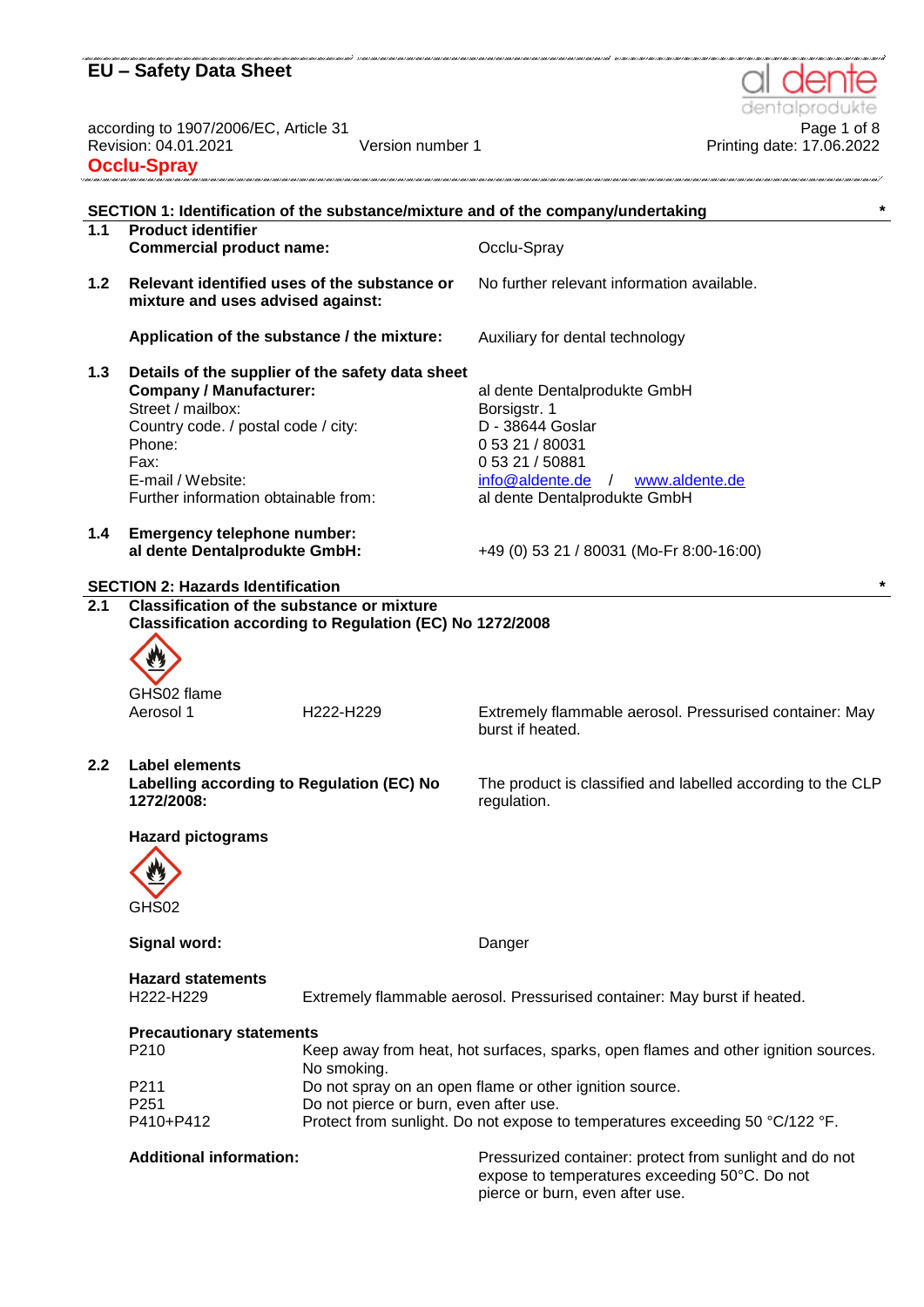|            | are anno mare anno mare mare anno ma<br><b>EU - Safety Data Sheet</b><br>according to 1907/2006/EC, Article 31<br>Revision: 04.01.2021<br><b>Occlu-Spray</b> | Version number 1 | Printing date: 17.06.2022                                                                                                                               | dentalprodukte<br>Page 2 of 8 |
|------------|--------------------------------------------------------------------------------------------------------------------------------------------------------------|------------------|---------------------------------------------------------------------------------------------------------------------------------------------------------|-------------------------------|
|            |                                                                                                                                                              |                  | Do not spray on a naked flame or any incandescent<br>material. Keep away from sources of ignition - No<br>smoking.<br>Keep out of the reach of children |                               |
| 2.3        | <b>Other hazards:</b><br><b>Results of PBT and vPvB assessment</b><br>PBT:<br>vPvB:                                                                          |                  | Not applicable.<br>Not applicable.                                                                                                                      |                               |
|            | <b>SECTION 3: Composition / Information on Ingredients</b>                                                                                                   |                  |                                                                                                                                                         |                               |
| 3.2        | <b>Chemical characterization:</b><br><b>Description:</b>                                                                                                     |                  | Mixture.<br>Dispersion of wax in a solvent mixture.                                                                                                     |                               |
|            | Dangerous components:                                                                                                                                        |                  |                                                                                                                                                         |                               |
|            | CAS: 75-28-5<br>EINECS: 200-857-2<br>Index number: 601-004-00-0<br>RTECS: TZ 4300000                                                                         | isobutane        | Flam. Gas 1, H220; Press. Gas<br>(Comp.), H280                                                                                                          | 50-100%                       |
|            | <b>Additional information:</b>                                                                                                                               |                  | For the wording of the listed hazard phrases refer to<br>section 16.                                                                                    |                               |
|            | <b>SECTION 4: First aid measures</b>                                                                                                                         |                  |                                                                                                                                                         |                               |
| 4.1        | <b>Description of first aid measures</b>                                                                                                                     |                  |                                                                                                                                                         |                               |
|            | <b>After inhalation:</b>                                                                                                                                     |                  | Supply fresh air; consult doctor in case of complaints.                                                                                                 |                               |
|            | After skin contact:                                                                                                                                          |                  | Generally the product does not irritate the skin.                                                                                                       |                               |
|            | After eye contact:                                                                                                                                           |                  | Rinse opened eye for several minutes under running<br>water. If symptoms persist, consult a doctor.                                                     |                               |
|            | After swallowing:                                                                                                                                            |                  |                                                                                                                                                         |                               |
|            |                                                                                                                                                              |                  | If symptoms persist consult doctor.                                                                                                                     |                               |
|            | Most important symptoms and effects, both<br>acute and delayed:                                                                                              |                  | No further relevant information available.                                                                                                              |                               |
| 4.2<br>4.3 | and special treatment needed                                                                                                                                 |                  | Indication of any immediate medical attention No further relevant information available.                                                                |                               |
|            |                                                                                                                                                              |                  |                                                                                                                                                         |                               |
|            | <b>SECTION 5: Fire Fighting measures:</b>                                                                                                                    |                  |                                                                                                                                                         |                               |
|            | <b>Extinguishing media</b><br>Suitable extinguishing media:                                                                                                  |                  | CO2, powder or water spray. Fight larger fires with water<br>spray or alcohol resistant foam.                                                           |                               |
|            | For safety reasons unsuitable extinguishing<br>agents:                                                                                                       |                  | Water with full jet                                                                                                                                     |                               |
| 5.1<br>5.2 | Special hazards arising from the substance<br>or mixture:                                                                                                    |                  | No further relevant information available.                                                                                                              | $\star$                       |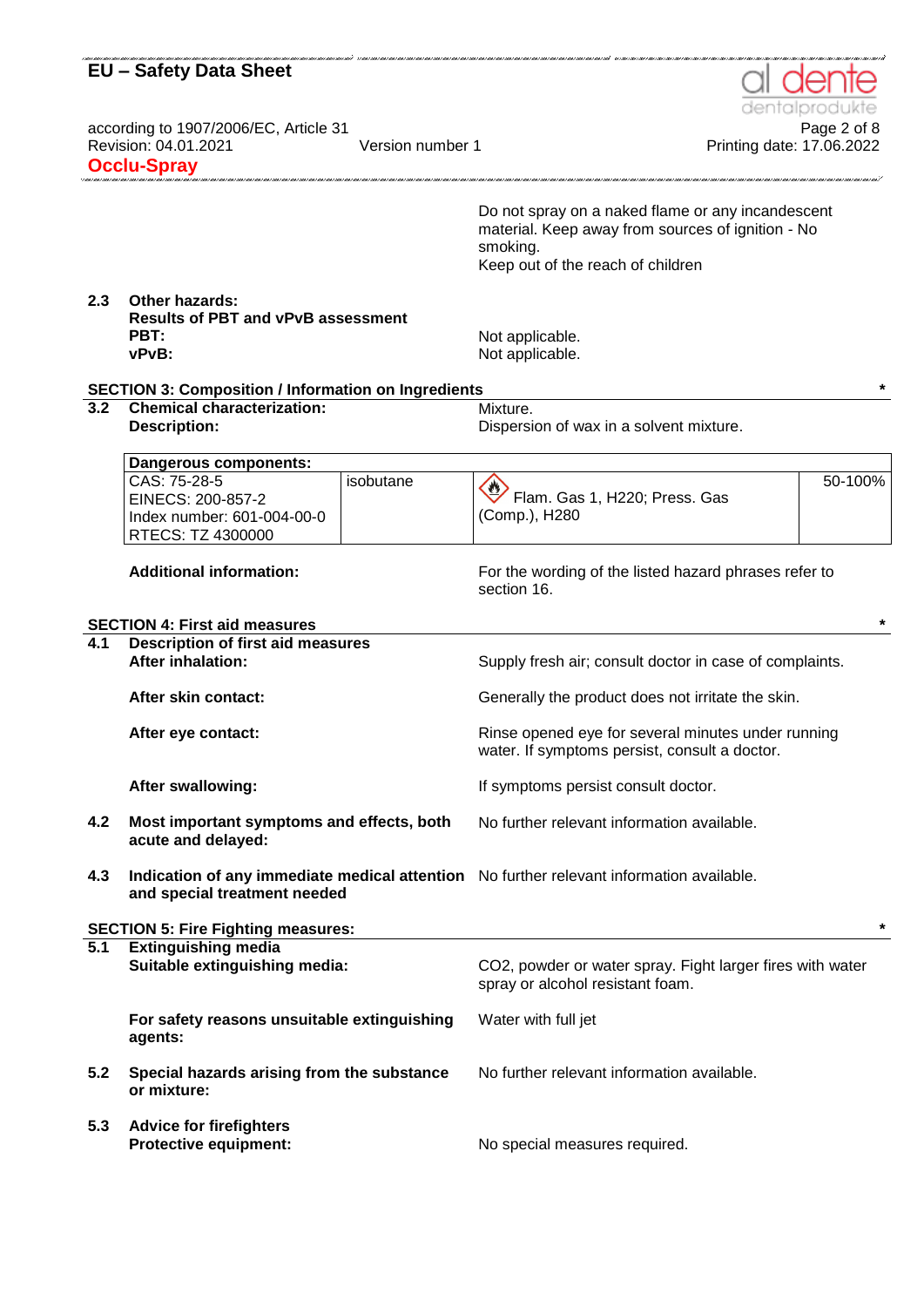dentalpro

.<br>אמנו בענים מנוע בענים מחום בענים בענים מנוע בענים המנוע בענים בענים בענים בענים בענים בענים בענים בענים בענים

te

according to 1907/2006/EC, Article 31 Page 3 of 8 Revision: 04.01.2021 Version number 1 Printing date: 17.06.2022 **Occlu-Spray**

|     | <b>SECTION 6: Accidental release measures</b>                                                                  | $\star$                                                                                                                                                                    |
|-----|----------------------------------------------------------------------------------------------------------------|----------------------------------------------------------------------------------------------------------------------------------------------------------------------------|
| 6.1 | Personal precautions, protective equipment<br>and emergency procedures:                                        | Wear protective equipment. Keep unprotected persons<br>away.                                                                                                               |
| 6.2 | <b>Environmental precautions:</b>                                                                              | No special measures required.                                                                                                                                              |
| 6.3 | Methods and material for containment and<br>cleaning up:                                                       | Ensure adequate ventilation.                                                                                                                                               |
| 6.4 | <b>Reference to other sections:</b>                                                                            | See Section 7 for information on safe handling.<br>See Section 8 for information on personal protection<br>equipment.<br>See Section 13 for disposal information.          |
|     | <b>SECTION 7: Handling and Storage</b>                                                                         |                                                                                                                                                                            |
| 7.1 | Precautions for safe handling:                                                                                 | Ensure good ventilation/exhaustion at the workplace.<br>Open and handle receptacle with care.                                                                              |
|     | Information about fire - and explosion<br>protection:                                                          | Do not spray onto a naked flame or any incandescent<br>material.<br>Keep ignition sources away - Do not smoke.<br>Protect against electrostatic charges.                   |
| 7.2 | Conditions for safe storage, including any incompatibilities                                                   |                                                                                                                                                                            |
|     | Storage:<br>Requirements to be met by storerooms and<br>receptacles:                                           | Store in a cool location.<br>Observe official regulations on storing packagings with<br>pressurised containers.                                                            |
|     | Information about storage in one common<br>storage facility:                                                   | Not required.                                                                                                                                                              |
|     | Further information about storage<br>conditions:                                                               | Keep container tightly sealed.<br>Do not seal receptacle gas tight.<br>Store in cool, dry conditions in well sealed receptacles.<br>Protect from heat and direct sunlight. |
| 7.3 | Specific end use(s):                                                                                           | No further relevant information available.                                                                                                                                 |
|     | <b>SECTION 8: Exposure controls / Personal protection</b>                                                      | $\star$                                                                                                                                                                    |
| 8.1 | <b>Control parameters</b><br>Additional information on the design of<br>technical systems:                     | No further information, see Section 7.                                                                                                                                     |
|     | Ingredients with limit values that require<br>monitoring at the workplace:                                     | The product does not contain any relevant quantities of<br>materials with critical values that have to be monitored at<br>the workplace.                                   |
|     | <b>Additional information:</b>                                                                                 | The lists valid during the making were used as basis.                                                                                                                      |
| 8.2 | <b>Exposure controls</b><br>Personal protective equipment:<br><b>General protective and hygienic measures:</b> | Wash hands before breaks and at the end of work.<br>Do not inhale gases / fumes / aerosols.                                                                                |
|     | <b>Respiratory protection:</b>                                                                                 | Not necessary if room is well-ventilated.                                                                                                                                  |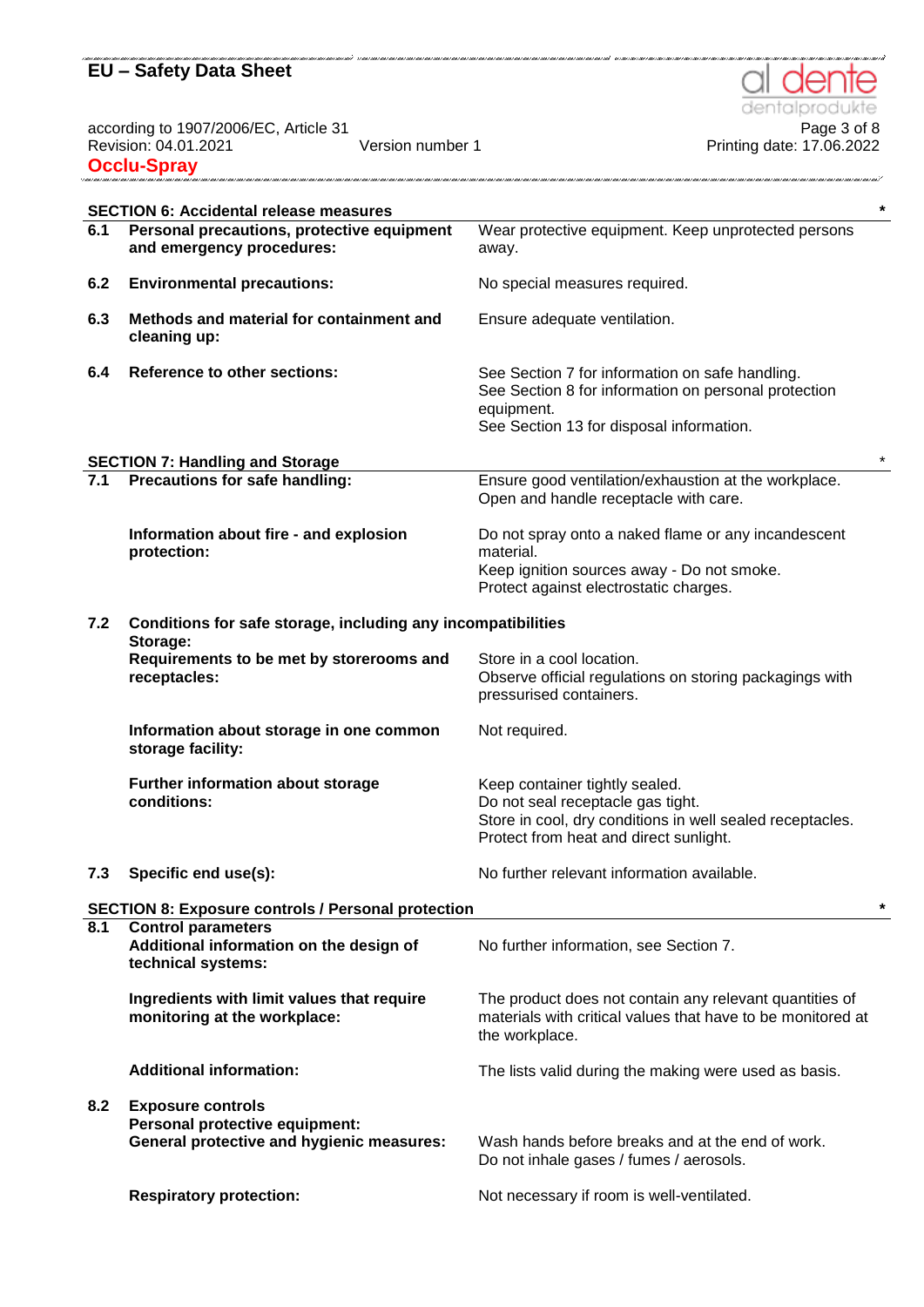according to 1907/2006/EC, Article 31<br>Printing date: 17.06.2022<br>Printing date: 17.06.2022 **Occlu-Spray**

dentalı

.<br>1110 | 1110 | 1110 | 1110 | 1110 | 1110 | 1110 | 1110 | 1111 | 1111

Printing date: 17.06.2022

| <b>Protection of hands:</b>                                                         | Not required.<br>Selection of the glove material on consideration of the<br>penetration times, rates of diffusion and the<br>degradation.                                                                                                                                                                                                                              |
|-------------------------------------------------------------------------------------|------------------------------------------------------------------------------------------------------------------------------------------------------------------------------------------------------------------------------------------------------------------------------------------------------------------------------------------------------------------------|
| <b>Material of gloves:</b>                                                          | The selection of the suitable gloves does not only depend<br>on the material, but also on further marks of quality<br>and varies from manufacturer to manufacturer. As the<br>product is a preparation of several substances, the<br>resistance of the glove material can not be calculated in<br>advance and has therefore to be checked prior to the<br>application. |
| Penetration time of glove material:                                                 | The exact break through time has to be found out by the<br>manufacturer of the protective gloves and has to be<br>observed.                                                                                                                                                                                                                                            |
| As protection from splashes gloves made of<br>the following materials are suitable: | Natural rubber, NR<br>Butyl rubber, BR<br>Nitrile rubber, NBR                                                                                                                                                                                                                                                                                                          |

**Eye protection:**



Tightly sealed goggles

#### **SECTION 9. Physical and chemical properties** \*

| 9.1 | Information on basic physical and chemical properties |            |  |
|-----|-------------------------------------------------------|------------|--|
|     | <b>General information:</b>                           |            |  |
|     | Appearance:                                           |            |  |
|     | Form:                                                 | Aerosol    |  |
|     | Colour:                                               | Whitish    |  |
|     | Odour:                                                | Pleasar    |  |
|     | Odour threshold:                                      | Not det    |  |
|     | pH-value:                                             | Not det    |  |
|     | <b>Change in condition:</b>                           |            |  |
|     | <b>Melting point/freezing point:</b>                  | $-159.4$   |  |
|     | Initial boiling point and boiling range:              | -44 °C     |  |
|     | <b>Flash point:</b>                                   | Not app    |  |
|     | Flammability (solid, gas):                            | Not app    |  |
|     | Ignition temperature:                                 | 460 °C     |  |
|     | <b>Decomposition temperature:</b>                     | Not det    |  |
|     | Auto-ignition temperature:                            | Product    |  |
|     | <b>Explosive properties:</b>                          | Not det    |  |
|     | <b>Explosion limits:</b>                              |            |  |
|     | Lower:                                                | $1.8$ Vol  |  |
|     | Upper:                                                | 8.5 Vol    |  |
|     | Vapour pressure at 20 °C:                             | 3000 hF    |  |
|     | Density at 20 °C:                                     | $0.6$ g/cr |  |
|     | <b>Relative density:</b>                              | Not det    |  |
|     | Vapour density:                                       | Not det    |  |
|     | <b>Evaporation rate:</b>                              | Not app    |  |
|     | <b>Solubility in / Miscibility with</b>               | Not mis    |  |
|     | water:                                                |            |  |
|     | Partition coefficient: n-octanol/water:               | Not det    |  |
|     |                                                       |            |  |

leasant **ot determined. pd** determined.

**Melting point/freezing point:** -159.4 °C ot applicable, as aerosol. lot applicable. lot determined. roduct is not selfigniting. **Iot determined.** 

**Lower:** 1.8 Vol % (Propan/Butan) **Upper:** 8.5 Vol % (Propan/Butan) 000 hPa **6 g/cm<sup>3</sup> Relative determined.** *<u>I</u>* ot determined. **b** examplicable. ot miscible or difficult to mix.

lot determined.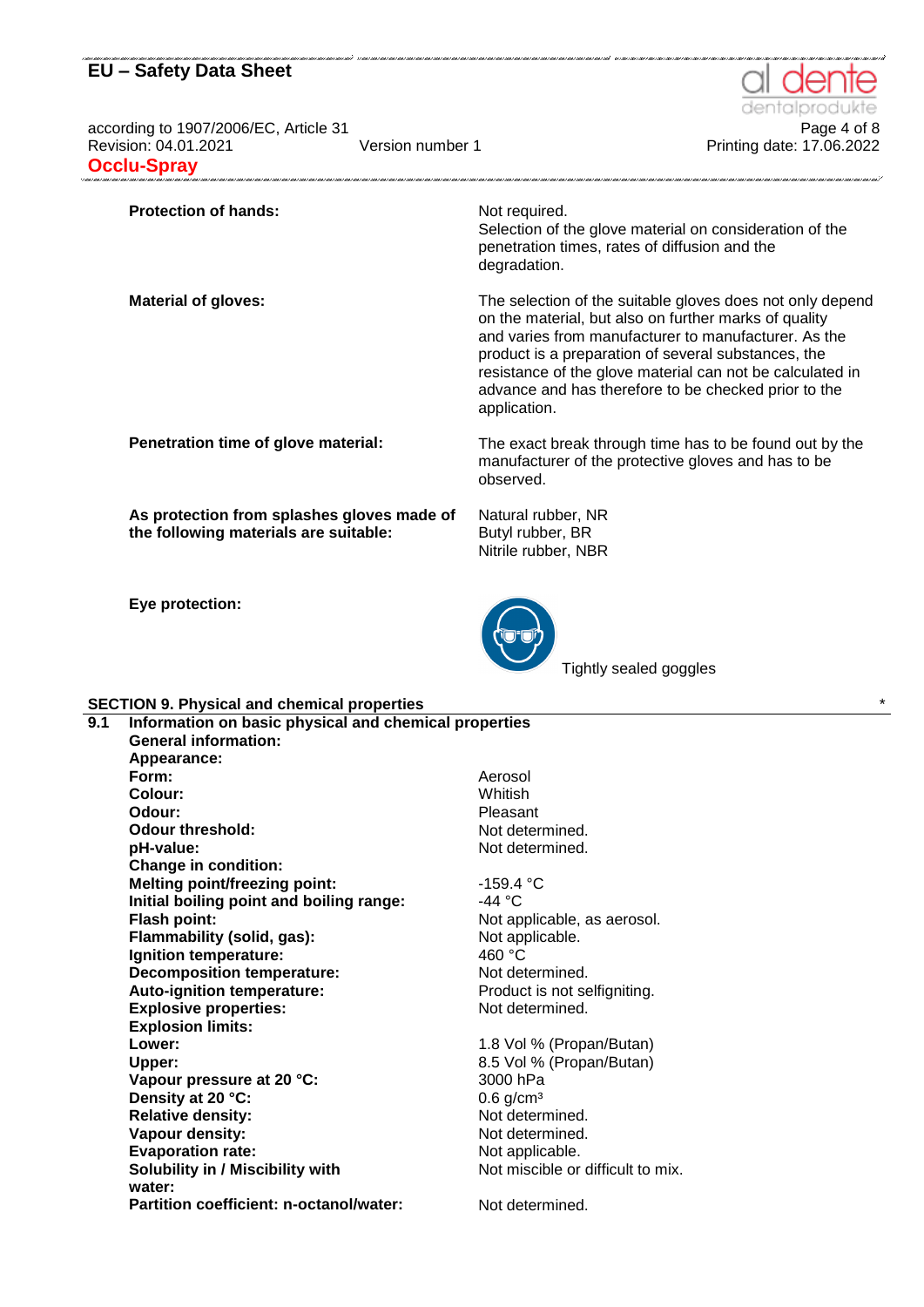according to 1907/2006/EC, Article 31<br>Page 5 of 8 Page 5 of 8 Page 5 of 8 Printing date: 17.06.2022 according to 1001.2021<br>Revision: 04.01.2021 **Occlu-Spray** aana ama'ana ahaana ahaana ahaana ahaana ahaana ahaana ahaana ahaana ahaana ahaana ahaana ahaana ahaana ahaana

|     | <b>Viscosity:</b><br>Dynamic:<br>Kinematic:<br><b>Solvent content:</b><br><b>Organic solvents:</b><br>VOC (EC)<br><b>Solids content:</b>                                                                                   | Not applicable<br>Not applicable<br>0.0%<br>95 %<br>$< 5 \%$                 |  |
|-----|----------------------------------------------------------------------------------------------------------------------------------------------------------------------------------------------------------------------------|------------------------------------------------------------------------------|--|
| 9.2 | Other information:                                                                                                                                                                                                         | No further relevant information available.                                   |  |
|     | <b>SECTION 10: Stability and Reactivity</b>                                                                                                                                                                                |                                                                              |  |
|     | 10.1 Reactivity:                                                                                                                                                                                                           | No further relevant information available.                                   |  |
|     | 10.2 Chemical stability:<br>Thermal decomposition / conditions to be<br>avoided:                                                                                                                                           | No decomposition if used according to specifications.                        |  |
|     | 10.3 Possibility of hazardous reactions:                                                                                                                                                                                   | No dangerous reactions known.                                                |  |
|     | 10.4 Conditions to avoid:                                                                                                                                                                                                  | No further relevant information available.                                   |  |
|     | 10.5 Incompatible materials:                                                                                                                                                                                               | No further relevant information available.                                   |  |
|     | 10.6 Hazardous decomposition products:                                                                                                                                                                                     | No dangerous decomposition products known.                                   |  |
|     | <b>Section 11: Toxicological Information</b>                                                                                                                                                                               |                                                                              |  |
|     | 11.1 Information on toxicological effects                                                                                                                                                                                  |                                                                              |  |
|     | <b>Acute toxicity:</b>                                                                                                                                                                                                     | Based on available data, the classification criteria are not<br>met.         |  |
|     | <b>Primary irritant effect:</b><br><b>Skin corrosion/irritation:</b>                                                                                                                                                       | Based on available data, the classification criteria are not<br>met.         |  |
|     | Serious eye damage/irritation:                                                                                                                                                                                             | Based on available data, the classification criteria are not<br>met.         |  |
|     | <b>Respiratory or skin sensitisation:</b>                                                                                                                                                                                  | Based on available data, the classification criteria are not<br>met.         |  |
|     | <b>Additional toxicological information:</b><br>CMR effects (carcinogenity, mutagenicity and toxicity for reproduction)<br>Germ cell mutagenicity:<br>Based on available data, the classification criteria are not<br>met. |                                                                              |  |
|     | Carcinogenicity:                                                                                                                                                                                                           | Based on available data, the classification criteria are not<br>met.         |  |
|     | <b>Reproductive toxicity:</b>                                                                                                                                                                                              | Based on available data, the classification criteria are not                 |  |
|     | <b>STOT-single exposure</b>                                                                                                                                                                                                | met.<br>Based on available data, the classification criteria are not<br>met. |  |
|     | <b>STOT-repeated exposure:</b>                                                                                                                                                                                             | Based on available data, the classification criteria are not<br>met.         |  |

.<br>The second contract and an emit and an emit and an emit and an emit and an emit and an emit and an emit and an emit and an emit and an emit an emit and an emit an

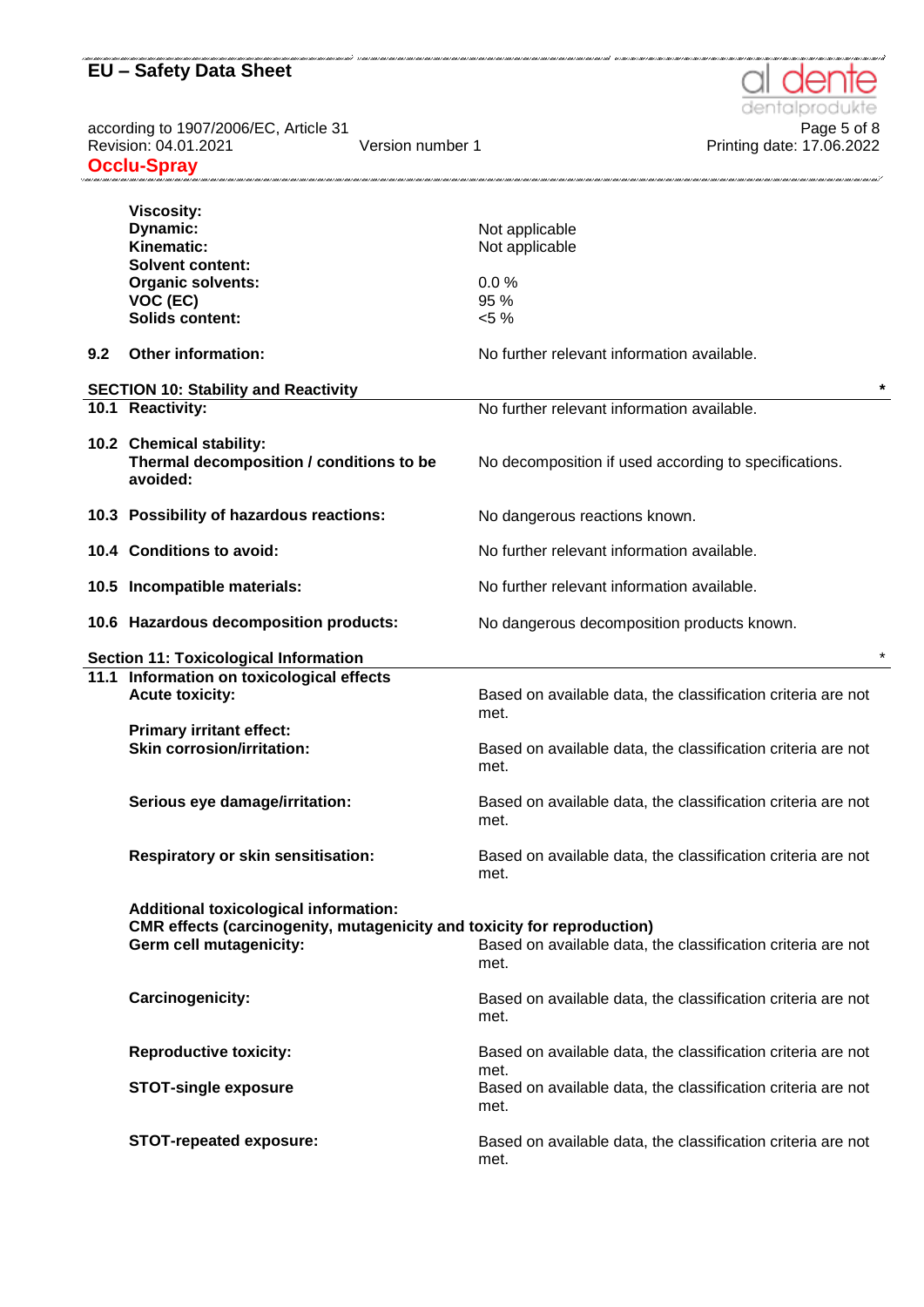according to 1907/2006/EC, Article 31 **Page 6 of 8** Page 6 of 8 Revision: 04.01.2021 Version number 1 Printing date: 17.06.2022 **Occlu-Spray**

dentalp

|  | <b>Aspiration hazard:</b>                                              |  | Based on available data, the classification criteria are not<br>met.                                                                                                 |
|--|------------------------------------------------------------------------|--|----------------------------------------------------------------------------------------------------------------------------------------------------------------------|
|  | <b>SECTION 12: Ecological Information</b>                              |  | $\star$                                                                                                                                                              |
|  | 12.1 Toxicity<br><b>Aquatic toxicity:</b>                              |  | No further relevant information available.                                                                                                                           |
|  | 12.2 Persistence and degradability:                                    |  | No further relevant information available.                                                                                                                           |
|  | 12.3 Bioaccumulative potential:                                        |  | No further relevant information available.                                                                                                                           |
|  | 12.4 Mobility in soil:<br><b>Ecotoxical effects:</b><br><b>Remark:</b> |  | No further relevant information available.                                                                                                                           |
|  |                                                                        |  | The product is highly volatile.                                                                                                                                      |
|  | <b>Additional ecological information:</b><br><b>General notes:</b>     |  | Not hazardous for water.                                                                                                                                             |
|  | 12.5 Results of PBT and vPvB assessment:<br>PBT:<br>vPvB:              |  | Not applicable.<br>Not applicable.                                                                                                                                   |
|  | 12.6 Other adverse effects:                                            |  | No further relevant information available.                                                                                                                           |
|  | <b>SECTION 13: Disposal Considerations</b>                             |  |                                                                                                                                                                      |
|  | 13.1 Waste treatment methods:                                          |  | Must be specially treated adhering to official regulations.<br>Must not be disposed together with household garbage. Do<br>not allow product to reach sewage system. |
|  | European waste catalogue:                                              |  |                                                                                                                                                                      |
|  | 16 00 00                                                               |  | WASTES NOT OTHERWISE SPECIFIED IN THE LIST                                                                                                                           |
|  | 16 05 00                                                               |  | gases in pressure containers and discarded chemicals                                                                                                                 |
|  | 16 05 04*                                                              |  | gases in pressure containers (including halons) containing dangerous substances                                                                                      |
|  | Uncleaned packaging -<br><b>Recommendation:</b>                        |  | Disposal must be made according to official regulations.                                                                                                             |
|  | <b>SECTION 14: Transport Information</b>                               |  | $\star$                                                                                                                                                              |
|  | 14.1 UN-Number<br>ADR, IMDG, IATA:                                     |  | <b>UN1950</b>                                                                                                                                                        |
|  | 14.2 UN proper shipping name<br>ADR:<br>IMDG:<br>IATA:                 |  | 1950 AEROSOLS<br><b>AEROSOLS</b><br>AEROSOLS, flammable                                                                                                              |

**14.3 Transport hazard class:**

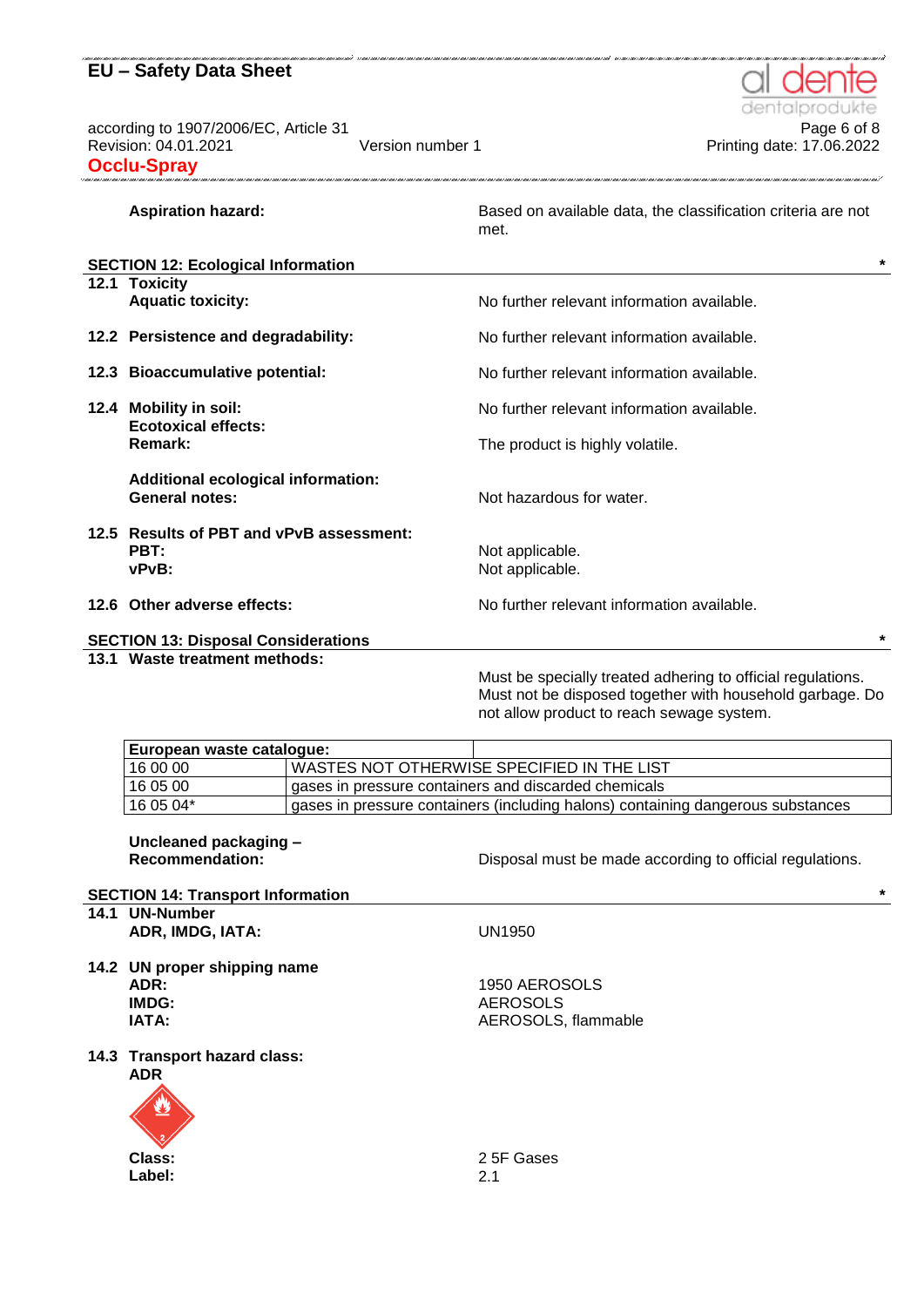according to 1907/2006/EC, Article 31 Page 7 of 8 Revision: 04.01.2021 Version number 1 Printing date: 17.06.2022 **Occlu-Spray** .<br>The comparison of the comparison of the comparison of the comparison of the comparison of the comparison of th



| <b>IMDG, IATA</b>                                                                                                                                                                                                                                      |  |                                                                                                                                  |  |
|--------------------------------------------------------------------------------------------------------------------------------------------------------------------------------------------------------------------------------------------------------|--|----------------------------------------------------------------------------------------------------------------------------------|--|
|                                                                                                                                                                                                                                                        |  |                                                                                                                                  |  |
| Class:<br>Label:                                                                                                                                                                                                                                       |  | 2.1<br>2.1                                                                                                                       |  |
| 14.4 Packaging group:<br>ADR, IMDG, IATA:                                                                                                                                                                                                              |  | Void                                                                                                                             |  |
| 14.5 Environmental hazards:<br><b>Marine pollutant:</b>                                                                                                                                                                                                |  | No                                                                                                                               |  |
| 14.6 Special precautions for user:<br>Hazard identification number (Kemler code):<br><b>EMS Number:</b>                                                                                                                                                |  | Warning: Gases.<br>$F-D, S-U$                                                                                                    |  |
| 14.7 Transport in bulk according to Annex II of the<br><b>MARPOL Agreement and according to the</b><br><b>IBC Code:</b>                                                                                                                                |  | Not applicable.                                                                                                                  |  |
| Transport/Additional information:<br><b>ADR</b>                                                                                                                                                                                                        |  |                                                                                                                                  |  |
| <b>Excepted quantities (EQ):</b><br>Limited quantities (LQ):<br><b>Transport category:</b>                                                                                                                                                             |  | E <sub>0</sub><br>1L<br>$\overline{2}$                                                                                           |  |
| <b>Tunnel restriction code:</b><br><b>UN "Model Regulation":</b>                                                                                                                                                                                       |  | D<br><b>UN1950, AEROSOLS, 2.1</b>                                                                                                |  |
| <b>SECTION 15: Regulatory Information</b>                                                                                                                                                                                                              |  |                                                                                                                                  |  |
| Labelling according to Regulation (EC) No<br>1272/2008:                                                                                                                                                                                                |  | 15.1 Safety, health and environmental regulations/legislation specific for the substance or mixture<br><b>GHS label elements</b> |  |
| Directive 2012/18/EU<br>REGULATION (EC) No 1907/2006 ANNEX<br>XVII:                                                                                                                                                                                    |  | Conditions of restriction: 3                                                                                                     |  |
| 15.2 Chemical safety assessment:                                                                                                                                                                                                                       |  | A Chemical Safety Assessment has not been carried out.                                                                           |  |
| $\star$<br><b>SECTION 16: Further Information</b>                                                                                                                                                                                                      |  |                                                                                                                                  |  |
| The information is based on the current state of our knowledge, however, it does not represent a<br>guarantee of product characteristics and does not establish a contractual legal relationship.                                                      |  |                                                                                                                                  |  |
| <b>Relevant sentences:</b><br>H <sub>220</sub><br>Extremely flammable gas.<br>H <sub>280</sub><br>Contains gas under pressure; may explode if heated.                                                                                                  |  |                                                                                                                                  |  |
| <b>Abbreviations and acronyms:</b><br>RID:<br>Règlement international concernant le transport des marchandises dangereuses par<br>chemin de fer (Regulations Concerning the International Transport of Dangerous<br>Goods by Rail).                    |  |                                                                                                                                  |  |
| Dangerous Goods Regulations by the "International Air Transport Association" (IATA)<br>IATA-DGR:<br>International Civil Aviation Organisation<br>ICAO:<br>ICAO-TI:<br>Technical Instructions by the "International Civil Aviation Organisation" (ICAO) |  |                                                                                                                                  |  |